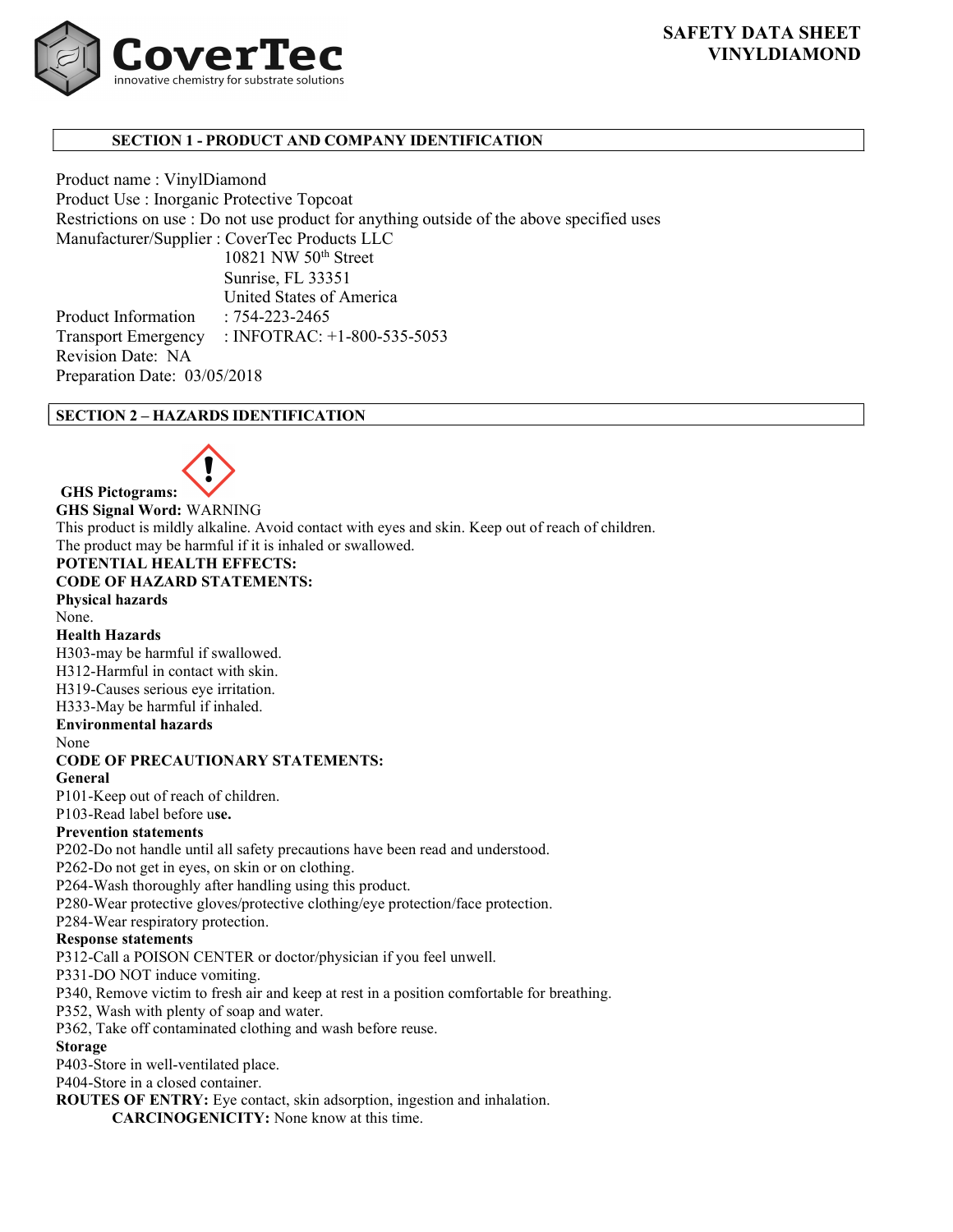

# SECTION 3 – COMPOSITION/INFORMATION ON INGREDIENTS

| <b>Components</b> |            |                  |             |                     |
|-------------------|------------|------------------|-------------|---------------------|
| Component         | $CAS \#$   | <b>EINECS No</b> | % by weight | <b>REACH Reg. #</b> |
| Prop.             | Prop.      | Prop.            | $1 - 8$     | No                  |
| Prop.             | Prop.      | Prop.            | $1 - 8$     | Yes                 |
| Prop.             | NA         | NA               | $15 - 25$   | NΑ                  |
| Lithium Silicate  | 12627-14-4 | $235 - 730 - 0$  | $10-15$     | Yes                 |
| Water             | 7732-18-5  | 231-791-2        | Balance     | N <sub>0</sub>      |

REACH Registration number is the EINECS # and CAS#: lithium silicate is 235730012627144.

# SECTION 4 – FIRST AID MEASURES

Eye Contact: Flush eyes with water immediately while holding eyelids open. Remove contacts, if worn, after initial flushing and continue flushing for at least 15 minutes. Seek medical attention if irritation persists.

Skin Contact: Use soap and water to remove from the skin, remove contaminated clothing, clean thoroughly before reuse. Inhalation: Move to fresh air. If not breathing, give rescue breathing. If breathing is difficult, give oxygen. Seek medical attention if breathing is still difficult.

Ingestion: If swallowed, get medical attention immediately. DO NOT INDUCE VOMITING. Never give anything by mouth to an unconscious person.

# SECTION 5 – FIRE FIGHTING MEASURES

Flash Point: Not flammable Flammability Limits: NE

Fire Fighting Media: Dry chemical, carbon dioxide, and water spray.

Special Fire Fighting Procedures: First responders need to wear full-bunker gear with SCBA, never enter a confined space unless fully protected with proper personal protective equipment (PPE). Material is alkaline and may cause the floor to be slippery.

# SECTION 6 – ACCIDENTAL RELEASE MEASURES

Clean-up Procedures: Material is alkaline wear proper PPE. Stop the source of the release if you are not put at risk. Use absorbent material (such as sand or kitty litter) to absorb the spill, use plastic shovel to pick up absorbent for disposal.

Spills and Leaks: Dispose in accordance to local, state or federal regulations. SECTION 7 - HANDLING AND STORAGE

Handling: Do not get into eyes. Do not taste or swallow. Wash thoroughly after handling. Storage: Store in original labeled container. Keep in cool and dry areas.

# SECTION 8 – EXPOSURE CONTROLS / PERSONAL PROTECTION

Introductory Remarks: Consider the potential hazards of this product outlined in section 3. Use process exposures such as local exhaust ventilation, to control over exposure to airborne levels above recommended exposure limits. Personal Protection:

Eyes: Wear safety goggles or safety glasses to prevent eye contact.

Body: Long sleeve shirts, long pants, socks, rubber boots and chemical resistant gloves.

Hands: Chemical resistant gloves

Respiratory: Wear an approved respirator (NIOSH TC-84A rated or EN 14387) that provides protection from this product if the airborne concentrations exceed the recommended exposure limits. Other: None

# SECTION 9 – PHYSICAL AND CHEMICAL PROPERTIES

| Odor/Color<br>pH      | Ammonia & white liquid<br>11.0 | <b>Vapor Pressure</b><br>Density(water=1) | $<$ 2.2 torr @ 68 °F (20 °C)<br>1.05 @ 68°F (20 °C) |
|-----------------------|--------------------------------|-------------------------------------------|-----------------------------------------------------|
| VOC.                  | $<$ 50g/L                      | <b>Solubility</b>                         | $> 95 \%$ in water                                  |
| Evaporation           |                                |                                           |                                                     |
| $rate(water=1)$       | $\leq 1.0$                     | <b>Boiling Point</b>                      | $212 \text{ }^{\circ}F(100 \text{ }^{\circ}C)$      |
| <b>Freezing point</b> | 0 °C (32 °F)                   | Vapor density (air=1)                     | >1                                                  |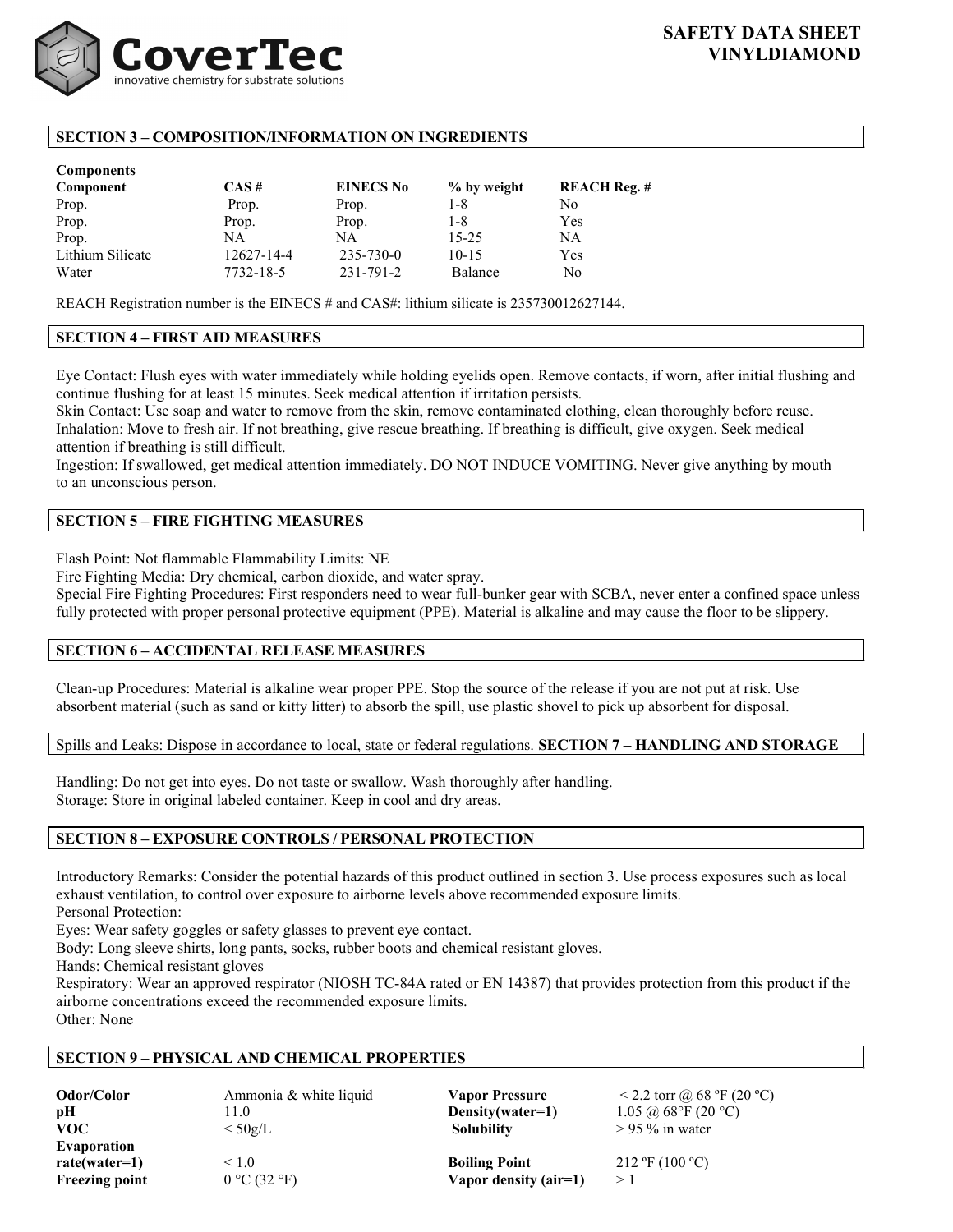

# SECTION 10 – STABILITY AND REACTIVITY

Chemical Stability: Considered stable under normal ambient temperatures. Hazardous Decomposition: If complete combustion, oxides of carbon and silicates are formed. Hazardous Polymerization: Will not occur. Incompatibility~ Materials to Avoid: May react with strong oxidizing agents and strong acids.

# SECTION 11 – TOXICOLOGICAL INFORMATION

Acute Eye Irritation: Irritating.

Acute Skin Irritation: Chronic exposure may be irritating.

Acute Dermal Toxicity: Not expected to be toxic through the skin.

Acute Inhalation Toxicity: Not determined, expected to be an irritant to the respiratory system.

Carcinogenic Effects: None

Existing Medical Conditions Aggravated by Exposure: Exposure to eyes and skin may cause irritation to pre-existing conditions.

## SECTION 12 – ECOLOGICAL INFORMATION

Ecotoxicity: The toxicity of this product has not been determined. Environmental Fate: This product should be expected to be readily biodegradable.

## SECTION 13 – DISPOSAL CONSIDERATIONS

Waste Disposal Method: What ever cannot be saved for recovery or recycling should be managed by the local, state or Federal Regulations.

Container Handling and Disposal: All containers should be triple rinsed and disposed of according to local, state and Federal regulations.

### SECTION 14 – TRANSPORTATION INFORMATION

DOT: Not Regulated IATA : Not Regulated IMDG: Not Regulated TDG: Not Regulated Further Information Not dangerous goods: The transportation information is not intended to convey all specific regulatory data relating to this material.

#### SECTION 15 – REGULATORY INFORMATION

EPCRA 311/312 Categories: Immediate (Acute) Health Effects: Yes Delayed (Chronic) Health Effects: Yes Fire Hazard: No Sudden Release of Pressure No Reactivity: No European Community: irritating (Xi) substances Right to know classification: All ingredients are listed in CA, FL, MA, MI, MN, PA and NJ. TSCA: All ingredients listed or exempt from listing Reportable Quantity (RQ): None Prop. 65: None WHMIS: Xi (Irritant to the eyes and skin) All ingredients are listed as chemical inventories of ACIS, ECL, EEC, ENCS, EU, Israel, MAC, MAK, MITI, PICCS, SWISS, Taiwan, USA and UK ABBREVIATIONS: CAS # Chemical Abstract Service Number EINECS European Inventory of existing Commercial Chemical Sales ºC Celsius temperature scale ºF Fahrenheit temperature scale Prop. Proprietary PE Personal Protective Equipment TLV Threshold Limit Value TWA Time Weighted Average STEL Short-term Exposure Limit PEL Permissible Exposure Limit